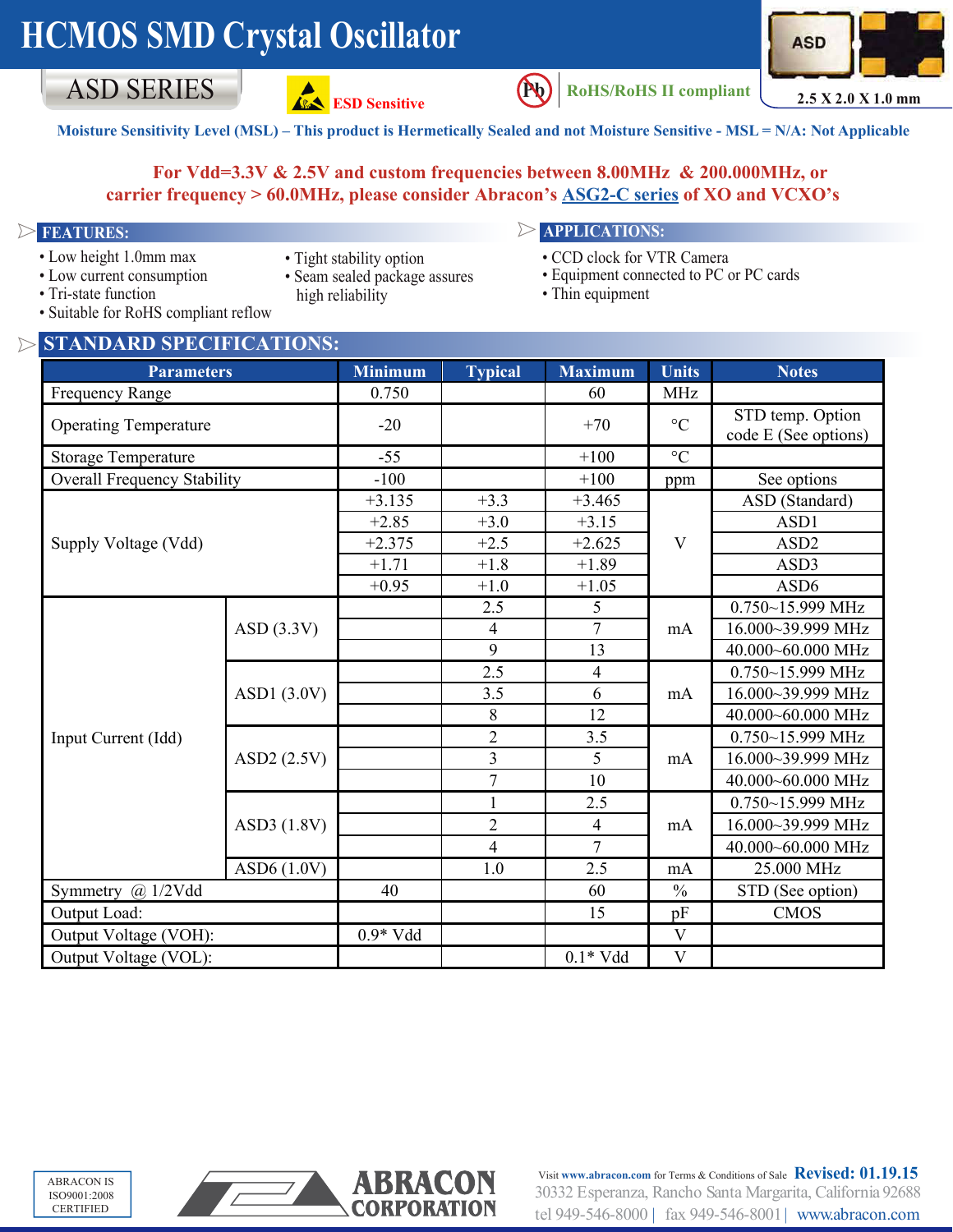# **HCMOS SMD Crystal Oscillator**



# ASD SERIES

**Pb RoHS/RoHS II compliant**

**2.5 X 2.0 X 1.0 mm**

(Continued)

| <b>Parameters</b>                 |               | <b>Minimum</b> | <b>Typical</b>                                 | <b>Maximum</b> | <b>Units</b>   | <b>Notes</b>         |
|-----------------------------------|---------------|----------------|------------------------------------------------|----------------|----------------|----------------------|
|                                   |               |                | 3                                              |                |                | 0.750~15.999 MHz     |
|                                   | ASD(3.3V)     |                | 2.5                                            | 6              | ns             | 16.000~39.999 MHz    |
|                                   |               |                | $\overline{2}$                                 | 4              |                | 40.000~60.000 MHz    |
|                                   |               |                | 3                                              | $\tau$         | ns             | 0.750~15.999 MHz     |
|                                   | ASD1 (3.0V)   |                | 2.5                                            | 6              |                | 16.000~39.999 MHz    |
|                                   |               |                | 2                                              | $\overline{4}$ |                | 40.000~60.000 MHz    |
| Rise and Fall Time<br>$(Tr/Tf)$ : |               |                | 4                                              | 8              | ns             | 0.750~15.999 MHz     |
|                                   | ASD2 (2.5V)   |                | 3                                              | 7              |                | 16.000~39.999 MHz    |
|                                   |               |                | 2.5                                            | 5              |                | 40.000~60.000 MHz    |
|                                   |               |                | 5                                              | 10             | ns             | 0.750~15.999 MHz     |
|                                   | ASD3 (1.8V)   |                | 3.5                                            | $\,8\,$        |                | 16.000~39.999 MHz    |
|                                   |               |                | 3                                              | 6              |                | 40.000~60.000 MHz    |
|                                   | ASD6 (1.0V)   |                | 1.9                                            | 6.0            | ns             | 25.000 MHz           |
|                                   |               |                | 6                                              | $10\,$         | ms             | 0.750~15.999 MHz     |
|                                   | ASD(3.3V)     |                | 6                                              | 10             |                | 16.000~39.999 MHz    |
|                                   |               |                | 5                                              | 10             |                | 40.000~60.000 MHz    |
|                                   |               |                | 6                                              | 10             | ms             | 0.750~15.999 MHz     |
|                                   | ASD1(3.0V)    |                | 6                                              | 10             |                | 16.000~39.999 MHz    |
|                                   |               |                | 5                                              | 10             |                | 40.000~60.000 MHz    |
| Start-up Time:                    |               |                | 6                                              | 10             |                | 0.750~15.999 MHz     |
|                                   | ASD2 (2.5V)   |                | 6                                              | 10             | ms             | 16.000~39.999 MHz    |
|                                   |               |                | 5                                              | 10             |                | 40.000~60.000 MHz    |
|                                   |               |                | 6                                              | 10             |                | 0.750~15.999 MHz     |
|                                   | ASD3 (1.8V)   |                | 6                                              | $10\,$         | ms             | 16.000~39.999 MHz    |
|                                   |               |                | 5                                              | 10             |                | 40.000~60.000 MHz    |
|                                   | ASD6 (1.0V)   |                | 2.0                                            | 10             | ms             | 25.000 MHz           |
| Tri-state function (Stand-by):    |               |                | "1" (VIH $\geq$ 0.7*Vdd) or Open: Oscillation; |                |                |                      |
|                                   |               |                | "0" (VIH<0.3*Vdd) : No oscillation/Hi Z        |                |                |                      |
|                                   |               |                | 0.4                                            | 1.0            | ps<br>ps<br>ps | 0.750~15.999 MHz     |
|                                   | ASD(3.3V)     |                | 0.4                                            | 1.0            |                | 16.000~39.999 MHz    |
|                                   |               |                | 0.3                                            | 1.0            |                | 40.000~60.000 MHz    |
|                                   |               |                | 0.4                                            | 1.0            |                | 0.750~15.999 MHz     |
|                                   | ASD1 $(3.0V)$ |                | 0.4                                            | $1.0\,$        |                | 16.000~39.999 MHz    |
| Phase Jitter                      |               |                | 0.3                                            | 1.0            |                | 40.000~60.000 MHz    |
| (12kHz to 20MHz)                  |               |                | 0.5                                            | 1.0            |                | 0.750~15.999 MHz     |
|                                   | ASD2 (2.5V)   |                | 0.5                                            | 1.0            |                | 16.000~39.999 MHz    |
|                                   |               |                | 0.5                                            | 1.0            |                | 40.000~60.000 MHz    |
|                                   | ASD3 (1.8V)   |                | $0.5\,$                                        | 1.0            | ps             | 0.750~15.999 MHz     |
|                                   |               |                | 0.5                                            | 1.0            |                | 16.000~39.999 MHz    |
|                                   |               |                | 0.5                                            | 1.0            |                | 40.000~60.000 MHz    |
|                                   | ASD6 (1.0V)   |                | 0.3                                            | $1.0\,$        | ps             | 25.000 MHz           |
|                                   | ASD(3.3V)     |                | 3.0                                            | 5.0            | ps             | 0.750~15.999 MHz     |
|                                   |               |                | 3.0                                            | 5.0            |                | 16.000~39.999 MHz    |
|                                   |               |                | 3.0                                            | 5.0            |                | 40.000~60.000 MHz    |
|                                   | ASD1 (3.0V)   |                | 3.0                                            | 5.0            | ps             | $0.750 - 15.999$ MHz |
|                                   |               |                | 3.0                                            | 5.0            |                | 16.000~39.999 MHz    |
|                                   |               |                | 3.0                                            | 5.0            |                | 40.000~60.000 MHz    |
| Period Jitter RMS                 | ASD2 (2.5V)   |                | 3.0                                            | 5.0            | ps<br>ps       | 0.750~15.999 MHz     |
|                                   |               |                | 3.0                                            | 5.0            |                | 16.000~39.999 MHz    |
|                                   |               |                | 3.0                                            | 5.0            |                | 40.000~60.000 MHz    |
|                                   | ASD3 (1.8V)   |                | 3.0                                            | 5.0            |                | 0.750~15.999 MHz     |
|                                   |               |                | 3.0                                            | 5.0            |                | 16.000~39.999 MHz    |
|                                   |               |                | 3.0                                            | 5.0            |                | 40.000~60.000 MHz    |
|                                   | ASD6 (1.0V)   |                | 4.8                                            | 6.0            | ps             | 25.000 MHz           |
| Aging at 25°C/year                |               | $-5$           |                                                | $+5$           | ppm            |                      |
| Disable Current:                  |               |                |                                                | 20             | μA             |                      |

CERTIFIED CERTIFIED ABRACON IS ISO9001:2008



30332 Esperanza, Rancho Santa Margarita, California 92688 tel 949-546-8000 | fax 949-546-8001 | www.abracon.com Visit **www.abracon.com** for Terms & Conditions of Sale **Revised: 01.19.15**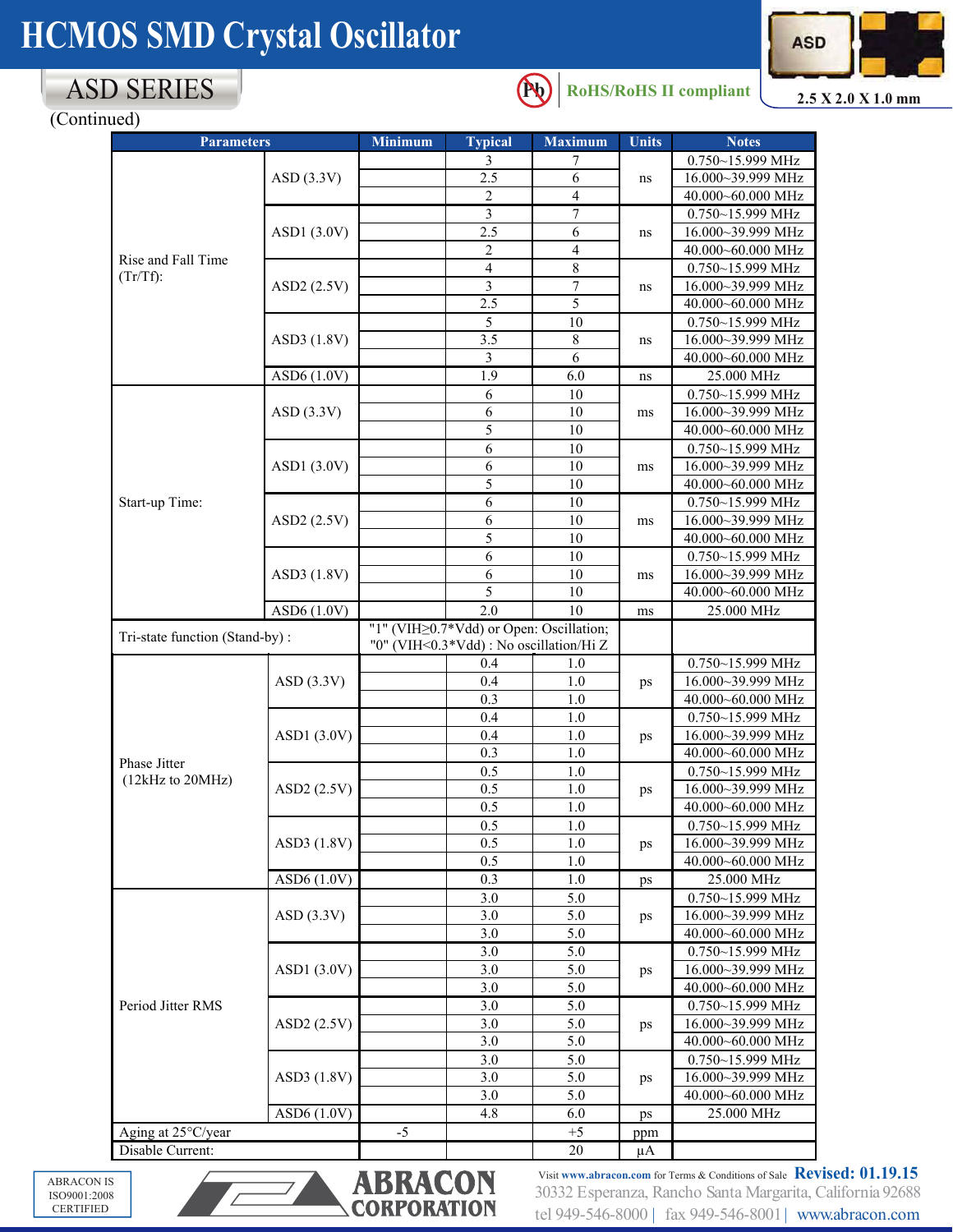# **HCMOS SMD Crystal Oscillator**

# ASD SERIES



**2.5 X 2.0 X 1.0 mm**



## **OUTLINE DRAWING:**





Note1: Recommend using an approximately 0.01uF bypass capacitor between PIN 2 and 4.

**4 Vdd**

#### **Dimensions: inches (mm)**

Bottom view



30332 Esperanza, Rancho Santa Margarita, California 92688 tel 949-546-8000 | fax 949-546-8001| www.abracon.com Visit **www.abracon.com** for Terms & Conditions of Sale **Revised: 01.19.15**